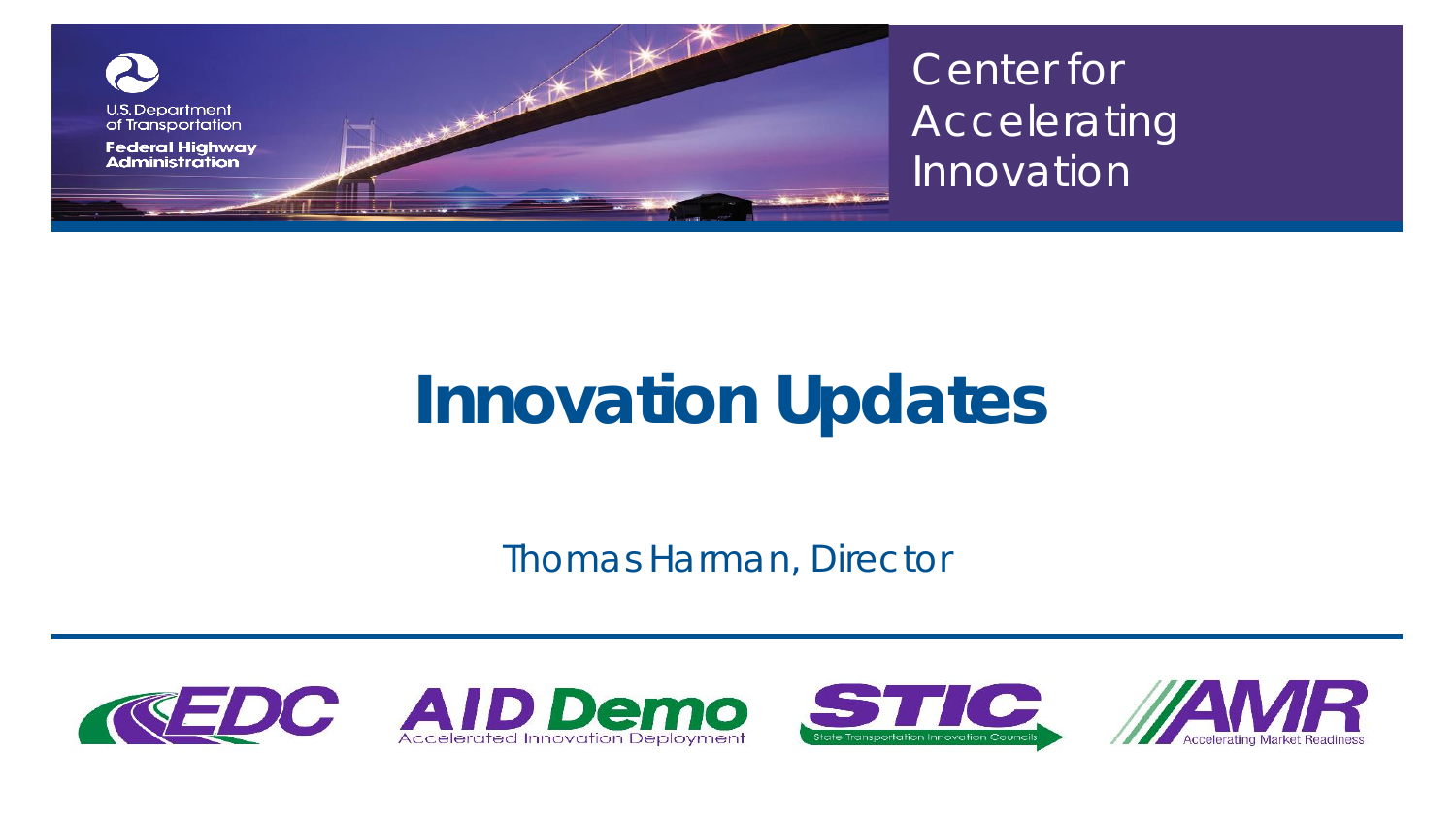

### *Please let us know if you have a conflict?*



| <b>EDC-5 Summit Locations</b> |                |                          |      |                                                     |  |  |  |
|-------------------------------|----------------|--------------------------|------|-----------------------------------------------------|--|--|--|
| DC                            | Thurs/Fri      | Hilton                   | (9)  | DC, DE, VA, MD, NJ, PA, OH, WV, FLH                 |  |  |  |
|                               | Oct 18-19      | Baltimore, Maryland      |      |                                                     |  |  |  |
| <b>North</b>                  | Wed/Thur       | Hilton                   | (7)  | ME, NH, VT, NY, MA, CT, RI, INFAVATION              |  |  |  |
|                               | Oct 24-25      | Albany, New York         |      |                                                     |  |  |  |
| Mid-America                   | Mon/Tues       | <b>Sheraton Westport</b> | (13) | ND, SD, NE, KS, OK, TX, MN, IA, MO, WI, IL, IN, MI  |  |  |  |
|                               | Oct 29-30      | St. Louis, Missouri      |      |                                                     |  |  |  |
| West                          | Thurs/Fri      | DoubleTree by Hilton     | (14) | WA, OR, CA, NV, AZ (UT, NM, CO, WY, MT, ID, AK, HI, |  |  |  |
|                               | <b>Nov 8-9</b> | Portland, Oregon         |      | WFL, CFL                                            |  |  |  |
| South                         | Tues/Wed       | The Florida Hotel        | (12) | PR, VI(FL) LA, MS, AR, AL, GA, SC, NC, TN, KY       |  |  |  |
|                               | Nov 27/28      | Orlando, Florida         |      |                                                     |  |  |  |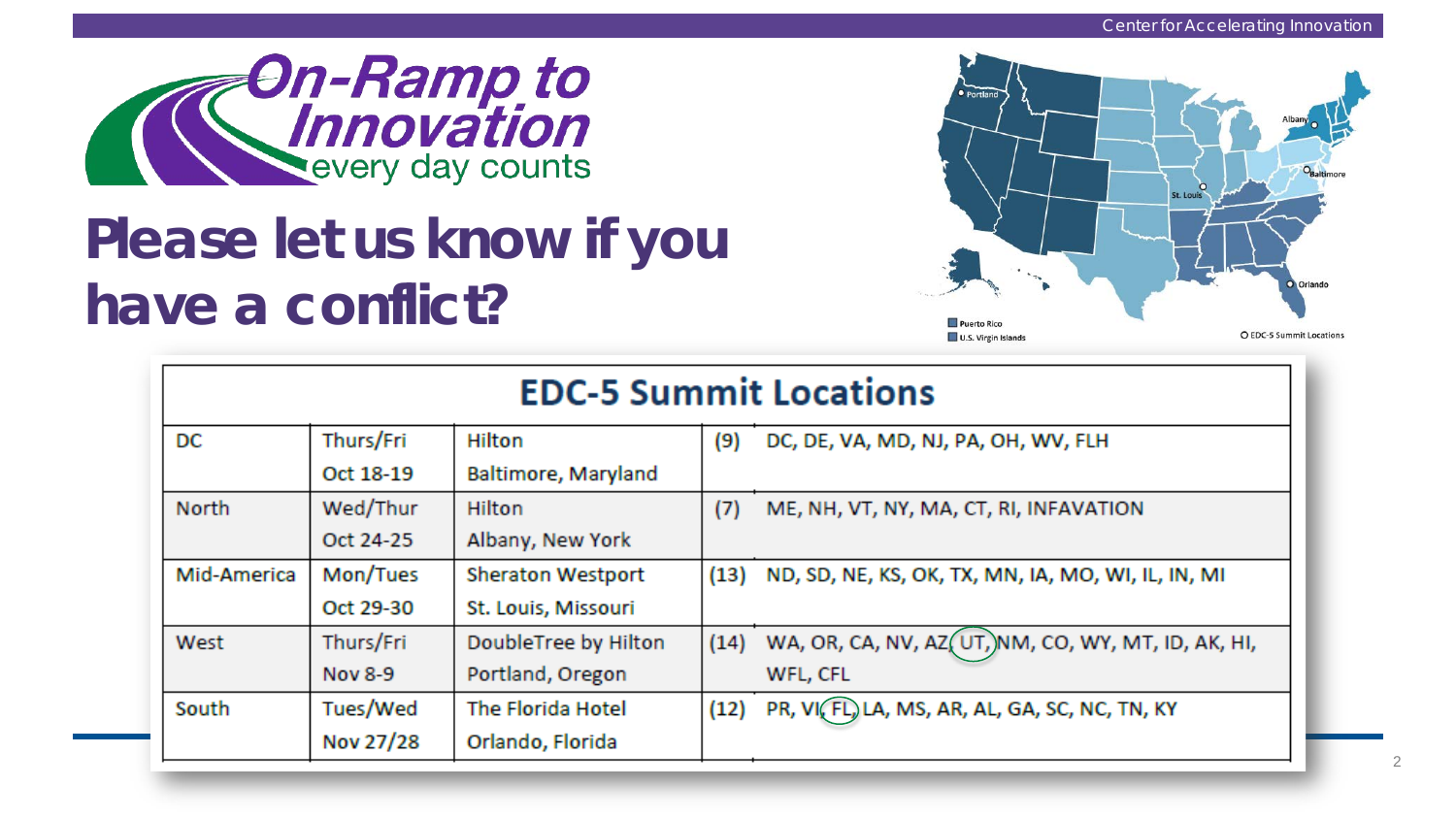3



## **Regional Summits**

- Attendees Invitation Only
- Local Session
- Topic Areas

National STIC Network perspective:

What topics would the STICs like to

talk about at EDC Regional Summits?

Email  $\boxtimes$  [innovation@dot.gov](mailto:innovation@dot.gov)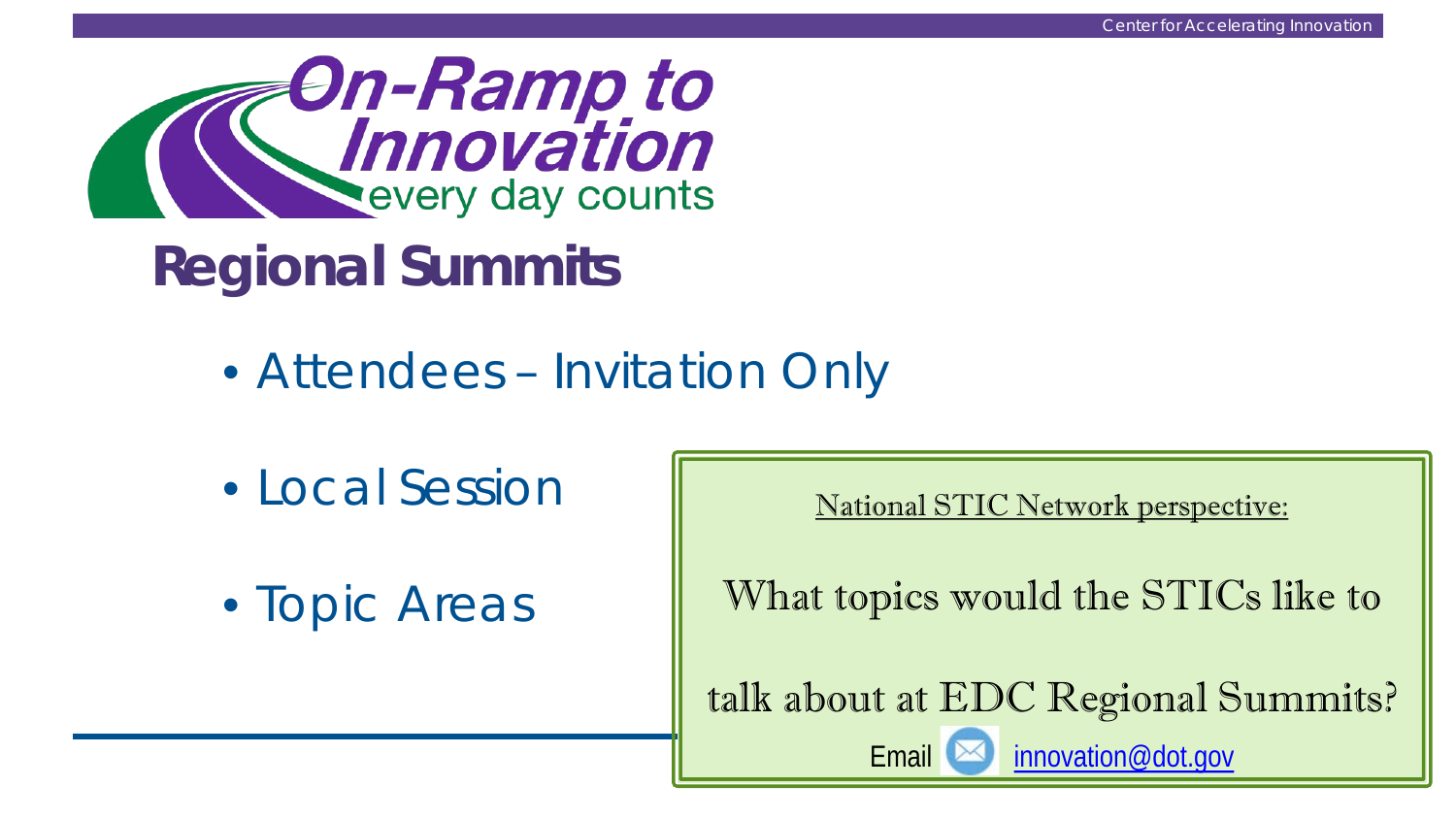

### **Accelerating Market Readiness Coming Soon**

*Provide a rapid, national assessment of emerging innovations…*

- Provide a **shared-risk environment**
- Provide sound, objective, detailed,& coordinated evaluation & **reporting**
- Provide **marketing and communication**
- Help feed the **EDC pipeline**
- $\checkmark$  Provide a pathway between research and practitioner
- $\checkmark$  Identify future areas for research and development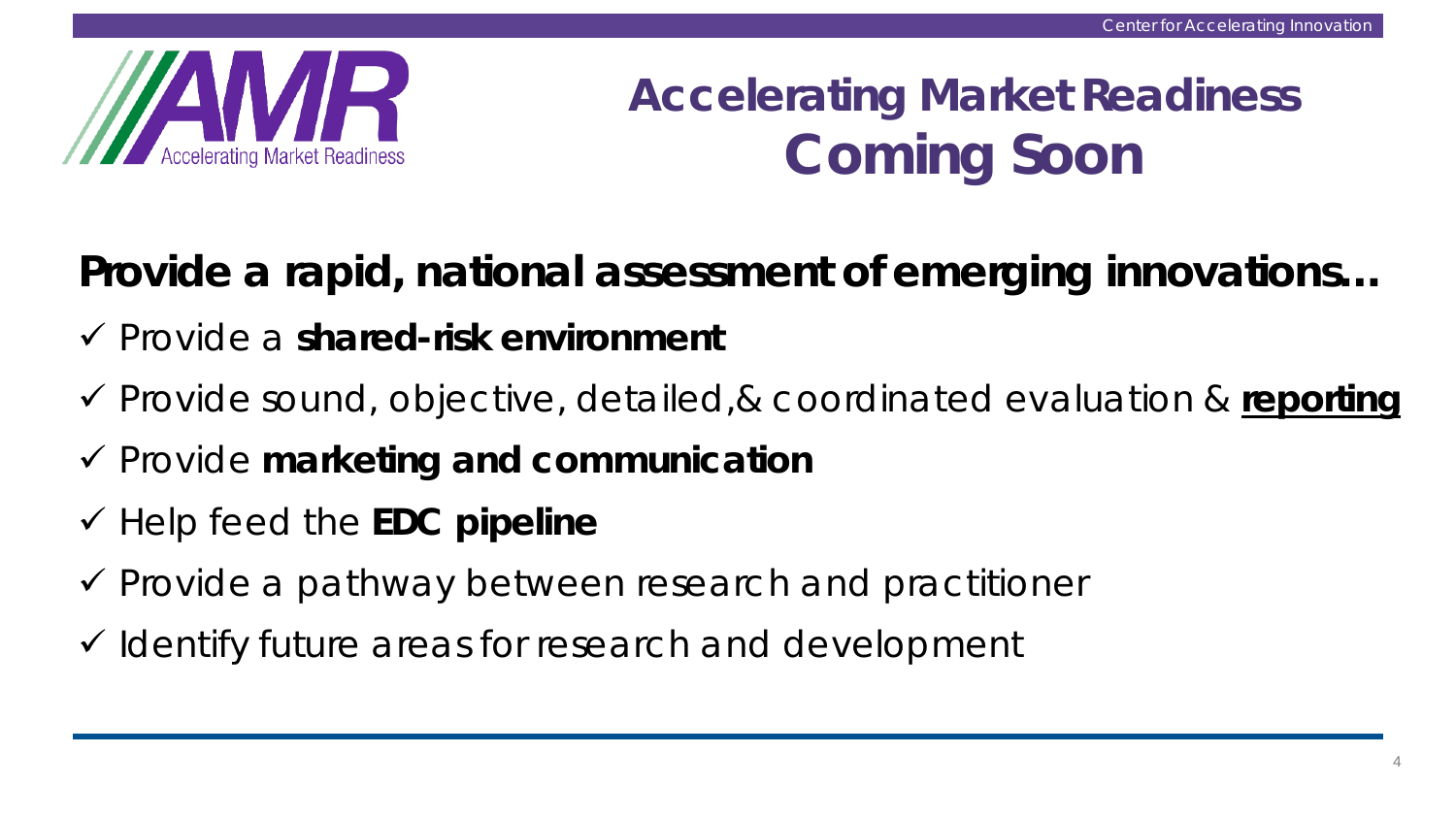#### **AASHTO Research & Innovation Committee**

#### **"Three Pillars"**

- Community of Practice
- Central "Clearinghouse" Hub
- National Path for Innovation

National STIC Network perspective: What should a Community of Practice or Central "Clearinghouse" look like? Email  $\boxtimes$  [innovation@dot.gov](mailto:innovation@dot.gov)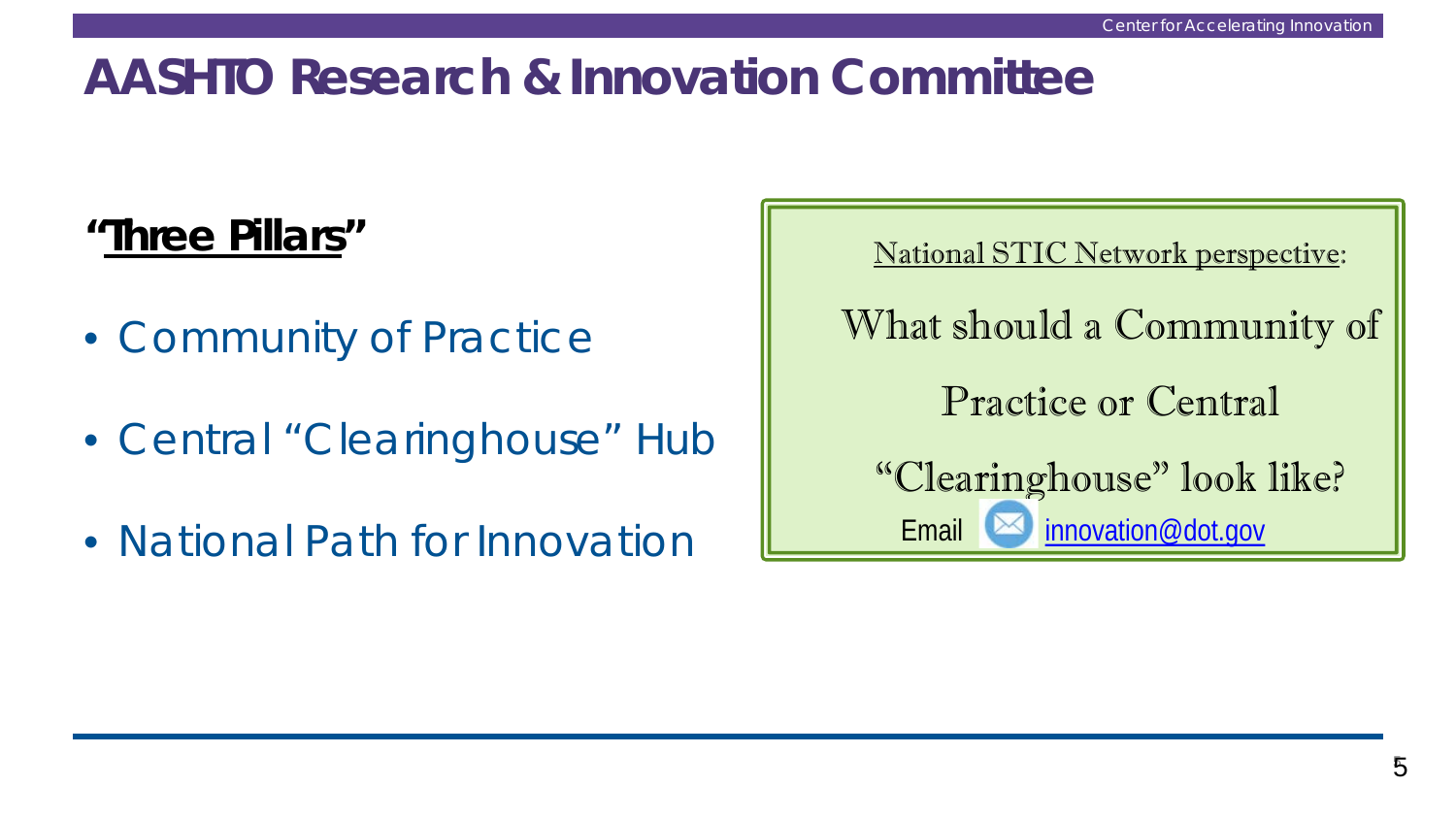#### **State Innovation Forum**

"The goal of innovation is to  $\int$  "Stoy fee used an the eutermore"  $\int$  the locals to take it further. " *make it standard" "Stay focused on the outcomes"*

*"*There is a *need to involve* 

- Held a Peer Exchange March 7-8 in Columbus, Ohio
- 15 State Innovation Officers, FHWA, and AASHTO discussed: *Creating a Culture of Innovation Community of Practice and Central "Clearinghouse" Hub National Path for Innovation*
- Gathering notes and take-aways from meeting to share knowledge with STIC Network

*"It is important for innovation champions to be visible and have an open door policy"*

*"Innovation is both a VERB and a NOUN. In a verb sense, "innovate" is a precursor of ideas, which leads to a concept, while the noun includes a continuum from concept to market readiness."*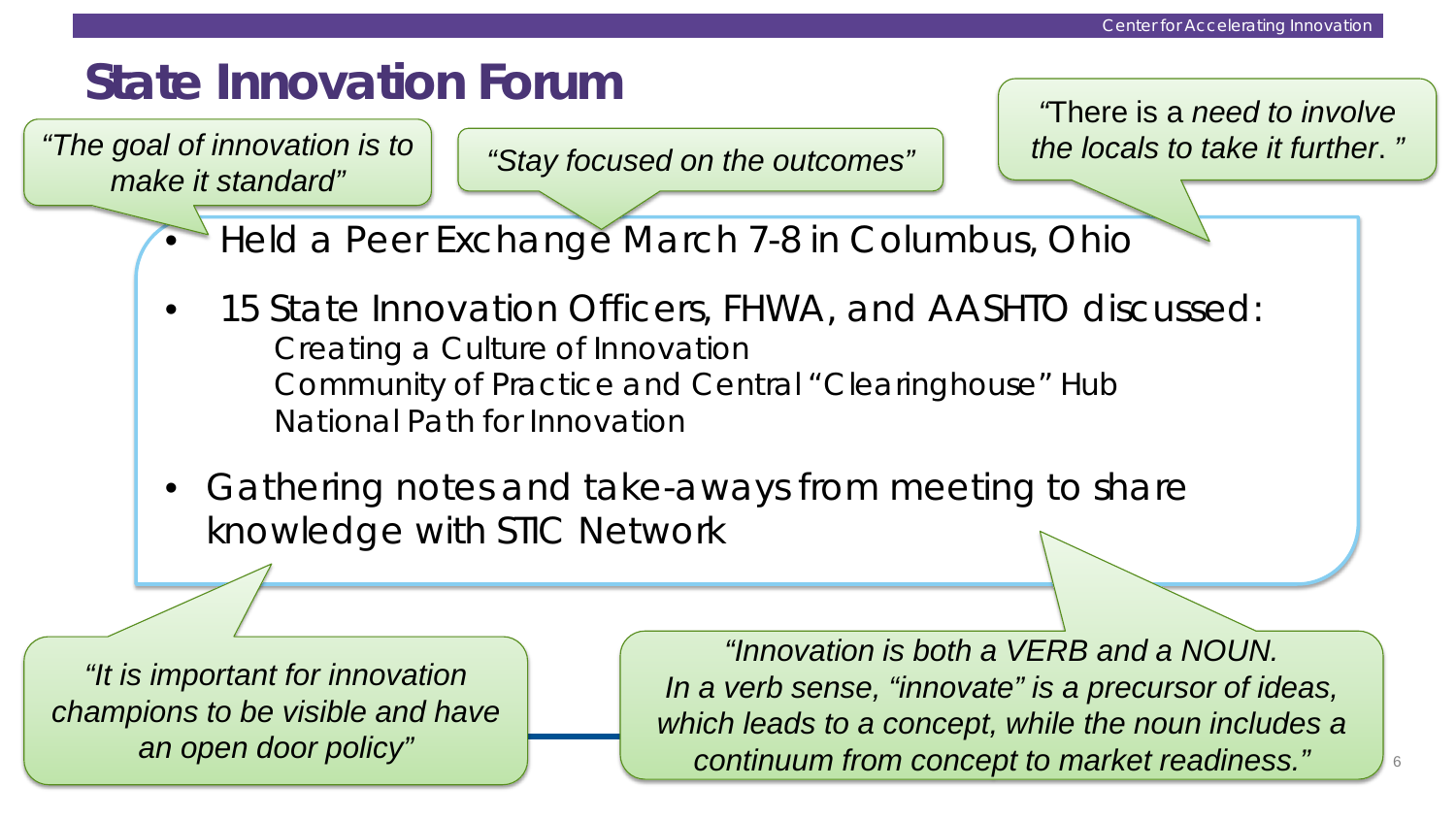

### 2018 **STIC Excellence Award**

Nominations accepted through July 1, 2018

AMERICAN ASSOCIATION OF STATE HIGHWAY AND TRANSPORTATION OFFICIALS & EEDERAL HIGHWAY ADMINISTRATION State Transportation Innovation Council -STIC Excellence Award 2018 Nomination Form

Nominee

Reason for Nomination: (Should additional space be required, please include in a separate document.)

Endorsement by two or more STIC member stakeholders (i.e. Industry associations, Local Transportation Agency, Metropolitan Planning Organizations, University, etc.):

| Name of endorser |  | Title | Association |
|------------------|--|-------|-------------|
|                  |  |       |             |
|                  |  |       |             |
|                  |  |       |             |
|                  |  |       |             |

Note: Nominations must be approved by the STIC co-Chairs of the nominee's state, and must be received in the FHWA Center for Accelerating Innovation no later than July 1, 2018

| Signed: _____________________________                                                                                | Signed: <u>_______________</u>           |
|----------------------------------------------------------------------------------------------------------------------|------------------------------------------|
| <u>Fitle: Electronic and the contract of the contract of the contract of the contract of the contract of the con</u> | Title: <u>__________________________</u> |
| Date: <u>_________________________________</u>                                                                       |                                          |
| Please send or email to:<br><b>Subject: STIC Excellence Award</b>                                                    |                                          |
| <b>Attention: Thomas Harman</b>                                                                                      |                                          |
| <b>Federal Highway Administration</b>                                                                                |                                          |
| <b>Center for Accelerating Innovation</b>                                                                            |                                          |
| 1200 New Jersey Ave, SE E84-306                                                                                      |                                          |

Washington, D.C. 20590 Tom.Harman@dot.gov

7

https://www.**[fhwa.dot.gov/innovation/stic/excellence\\_award](https://www.fhwa.dot.gov/innovation/stic/excellence_award.cfm)**.cfm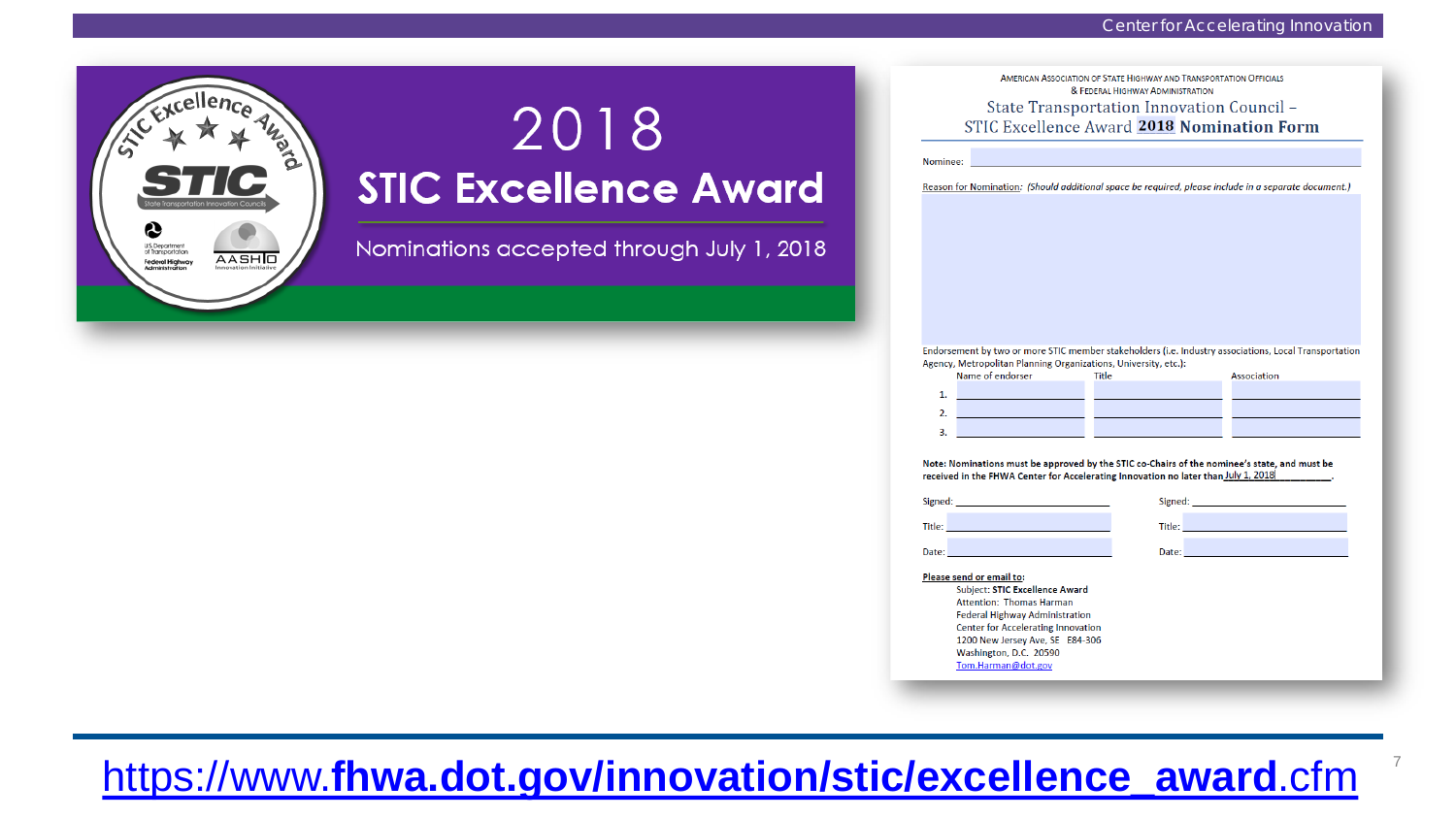

### **The value and the focus – what are your thoughts?**

Figures tell – Stories sell…

- How can we better *SELL* the positive impact of AID Demonstration projects?

National STIC Network perspective:

What are your thoughts on the future focus of the AID Demonstration Program?



#### Projects